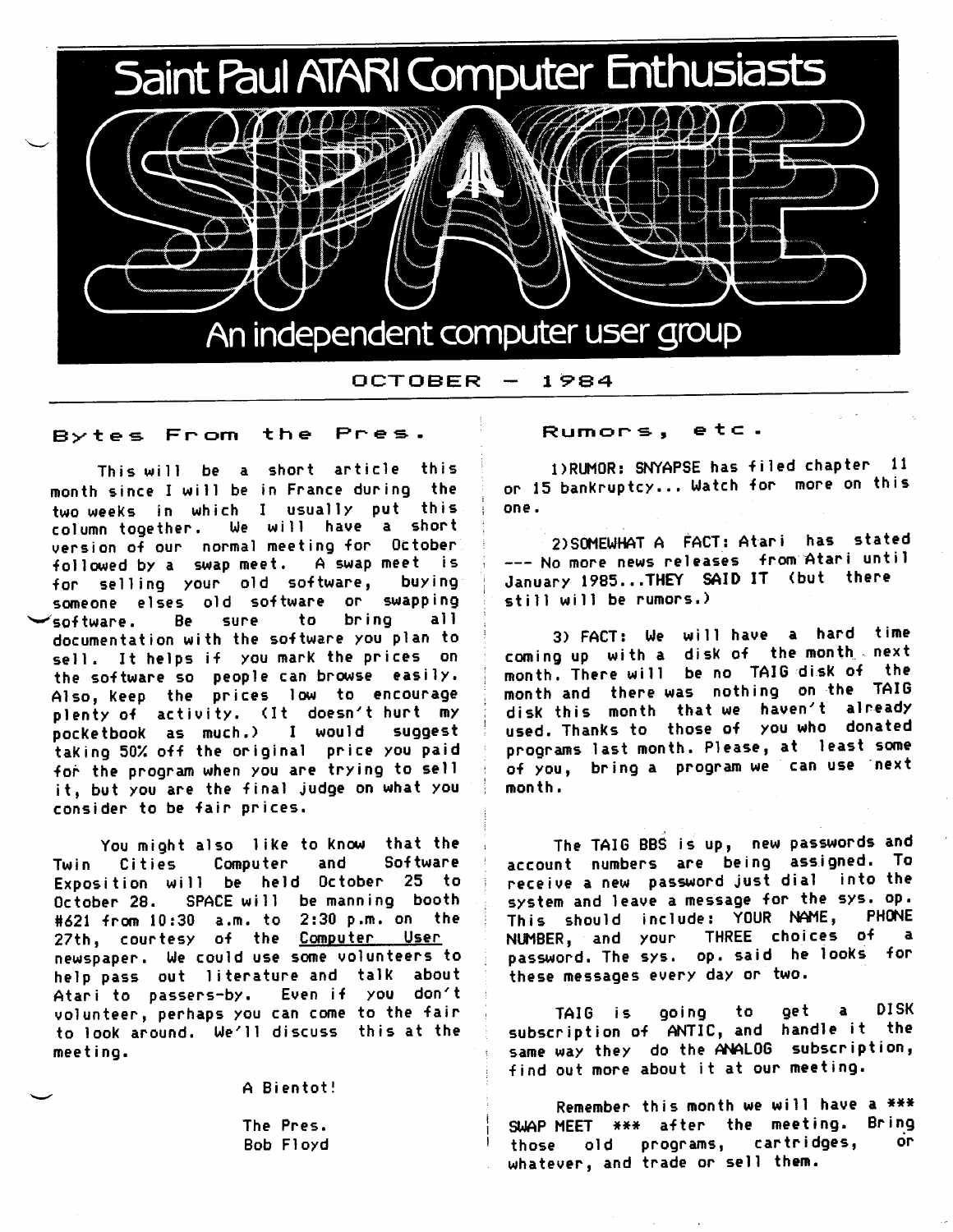**TABLE OF MODES AND SCREEN FORMATS: 78** 

| <b>SCREEN FORMAT</b>      |                       |          | Rows-                           | Rows—            | Number          |       | <b>RAM Required:</b> |
|---------------------------|-----------------------|----------|---------------------------------|------------------|-----------------|-------|----------------------|
| <b>Graphics:</b><br>Moder | <b>Mode:</b><br>Турен | Columns⊵ | <b>Sollt</b><br><b>Screens:</b> | Full:<br>Screen- | o≵∴≏<br>Colors- | Solit | (Bytes)<br>Full      |
| Ω                         | TEXT                  | 40       |                                 | 24               | $1-1/2$         |       | 992                  |
|                           | TEXT                  | $20 -$   | 20                              | 24               | 5               | 674   | 672                  |
| 2                         | TEXT                  | 20       | 10 <sup>°</sup>                 | 12               | 5               | 424   | 420                  |
| 3                         | <b>GRAPHICS</b>       | 40       | 20                              | 24               | Δ               | 434   | 432                  |
|                           | <b>GRAPHICS</b>       | 80       | 40                              | 48               | 2               | 694   | 696                  |
| 5                         | <b>GRAPHICS</b>       | 80       | 40                              | 48               | 4               | 1174  | 1176                 |
| 6                         | <b>GRAPHICS</b>       | 160      | 80                              | 96               | 2               | 2174  | 2.84                 |
|                           | <b>GRAPHICS</b>       | 160      | 30                              | 96               | 4               | 4190  | 4200                 |
| 8                         | <b>GRAPHICS</b>       | 320      | 160                             | 192              | $1 - 1/2$       | 8112  | 3138                 |
| 9                         | <b>GRAPHICS</b>       | 30       |                                 | 192              |                 |       | 3138                 |
| ٠٥                        | <b>GRAPHICS</b>       | 30       |                                 | 192              | 9               |       | 3138                 |
| 11                        | <b>GRAPHICS</b>       | 80       |                                 | 192              | ٠6              |       | 3'38                 |
| 12                        | <b>GRAPHICS</b>       | 40       | 20                              | 24               | 5               | 1154  | 1.52                 |
| 13                        | GPAPHICS              | 40       | 10                              | 12               | 5               | -64   | -60                  |
| $^{\circ}$ 4              | <b>GRAPHICS</b>       | ֋0       | 16O                             | -92              |                 | 427C  | 4296                 |
|                           | <b>GRAPHICS</b>       | 160      | 180                             | 132              |                 | en ro | 3138                 |



| Setcolor                                             | Defaults To | Luminance | <b>Actual Color</b>                      |  |
|------------------------------------------------------|-------------|-----------|------------------------------------------|--|
| (Color Register)<br>-3.                              | Color<br>:2 | ٠o        | CRANGE<br>GREEN                          |  |
| $\overline{2}$<br>$\Delta$                           |             | ٠         | DARK BLUE<br>PINK CR RED<br><b>BLACK</b> |  |
| imperadult" occurs if no SETCOLOR statement is used. |             |           |                                          |  |

Note: Colors may vary depending upon the television monitor type, condition, and adjustment,

### THE ATARI HUE (SETCOLOR COMMAND) NUMBERS AND COLORS.

| я | 9<br>10<br>.,<br>12<br>13<br>14<br>÷S<br>Note: Colors vary with type and adjustment of TV or interstor used. |
|---|--------------------------------------------------------------------------------------------------------------|



#### **ERROR**

| 132<br>Memory Insufficient<br>133<br>Value Error<br>3<br>134<br><b>Too Many Variables</b><br>4<br>135<br>String Length Error<br>5<br>136<br>Out of Data Error<br>137<br>Number greater than 32767<br>7<br>138<br>Input Statement Error<br>8<br>139<br>Array or String DIM Error<br>۰<br>140<br><b>Argument Stack Overflow</b><br>10<br>141<br><b>Floating Point Overflow/</b><br>142<br>11<br>Underflow Error.<br>143<br>Line Not Found<br>12<br>144<br>No Matching FOR Statement<br>13<br>145<br>Line Too Long Error<br>14<br>146<br><b>GOSUB or FOR Line Deleted</b><br>15<br>147<br><b>RETURN</b> Error<br>16<br>160<br><b>Syntax Error</b><br>17<br>161<br>Invalid String Character<br>18<br>162<br>163 | <b>CODE</b> | <b>ERROR CODE MESSAGE</b> | 131. |
|-------------------------------------------------------------------------------------------------------------------------------------------------------------------------------------------------------------------------------------------------------------------------------------------------------------------------------------------------------------------------------------------------------------------------------------------------------------------------------------------------------------------------------------------------------------------------------------------------------------------------------------------------------------------------------------------------------------|-------------|---------------------------|------|
|                                                                                                                                                                                                                                                                                                                                                                                                                                                                                                                                                                                                                                                                                                             | 2           |                           |      |
|                                                                                                                                                                                                                                                                                                                                                                                                                                                                                                                                                                                                                                                                                                             |             |                           |      |
|                                                                                                                                                                                                                                                                                                                                                                                                                                                                                                                                                                                                                                                                                                             |             |                           |      |
|                                                                                                                                                                                                                                                                                                                                                                                                                                                                                                                                                                                                                                                                                                             |             |                           |      |
|                                                                                                                                                                                                                                                                                                                                                                                                                                                                                                                                                                                                                                                                                                             |             |                           |      |
|                                                                                                                                                                                                                                                                                                                                                                                                                                                                                                                                                                                                                                                                                                             |             |                           |      |
|                                                                                                                                                                                                                                                                                                                                                                                                                                                                                                                                                                                                                                                                                                             |             |                           |      |
|                                                                                                                                                                                                                                                                                                                                                                                                                                                                                                                                                                                                                                                                                                             |             |                           |      |
|                                                                                                                                                                                                                                                                                                                                                                                                                                                                                                                                                                                                                                                                                                             |             |                           |      |
|                                                                                                                                                                                                                                                                                                                                                                                                                                                                                                                                                                                                                                                                                                             |             |                           |      |
|                                                                                                                                                                                                                                                                                                                                                                                                                                                                                                                                                                                                                                                                                                             |             |                           |      |
|                                                                                                                                                                                                                                                                                                                                                                                                                                                                                                                                                                                                                                                                                                             |             |                           |      |
|                                                                                                                                                                                                                                                                                                                                                                                                                                                                                                                                                                                                                                                                                                             |             |                           |      |
|                                                                                                                                                                                                                                                                                                                                                                                                                                                                                                                                                                                                                                                                                                             |             |                           |      |
|                                                                                                                                                                                                                                                                                                                                                                                                                                                                                                                                                                                                                                                                                                             |             |                           |      |
|                                                                                                                                                                                                                                                                                                                                                                                                                                                                                                                                                                                                                                                                                                             |             |                           |      |
|                                                                                                                                                                                                                                                                                                                                                                                                                                                                                                                                                                                                                                                                                                             |             |                           |      |
|                                                                                                                                                                                                                                                                                                                                                                                                                                                                                                                                                                                                                                                                                                             |             |                           |      |
|                                                                                                                                                                                                                                                                                                                                                                                                                                                                                                                                                                                                                                                                                                             |             |                           |      |
| <b>Note:</b> The following are INPUT/                                                                                                                                                                                                                                                                                                                                                                                                                                                                                                                                                                                                                                                                       |             |                           |      |
| 164<br>OUTPUT errors that result during the                                                                                                                                                                                                                                                                                                                                                                                                                                                                                                                                                                                                                                                                 |             |                           |      |
| 165<br>use of disk drives, printers, or other                                                                                                                                                                                                                                                                                                                                                                                                                                                                                                                                                                                                                                                               |             |                           |      |
| 166<br>accessory devices. Further information                                                                                                                                                                                                                                                                                                                                                                                                                                                                                                                                                                                                                                                               |             |                           |      |

is provided with the auxiliary hard-

LOAD program Too Long

Device Number Larger

**LOAD File Error** 

**BREAK Abort** 

- Nonexistent Device 130 **IOCB Write Only** Involid Handler Command Device or File not Open. **BAD IOCB Number IOCB Read Only Error** EOF **Truncated Record** Device Timeout Device NAK 39 Serial Bus 40 Cursor Out of Range 41 42 43 Error Device Done Error 44 **Bad Screen Mode Error** 45 46 **Insufficient Screen RAM** 47 Drive Number Error 60 Too many OPEN Files 61 Disk Full  $62$ 63
	- 64
- File Name Error 65
- POINT Data Length Error 66
- File Locked 167
- Invalid Device Command 168
- 169 Directory Full
- File Not Found 170
- POINT Invalid 171
- **Illegal Append** 172
- **Bad Format** 173

**IOCB** 129

ware.

19

20

21

128

- Serial Bus Data Frame Overrun Serial Bus Data Frame Checksum **Function Not Implemented** Unrecoverable System Data I/O Error File Number Mismatch
- 
- 
- 
- 
- 
- 
- 
- 
- 



- K: Keyboard. Input only.
- P: Printer. Output only.
- C: Cassette, Input and Output.
- S: Screen (TV). Output only.
- E: Screen Editor (keyboard and screen combined). Input and Outout.
- R: RS232 Handler (ATARI 850 Interface Module).
- $BAS = SAVEd$  BASIC programs
- LST = LISTed BASIC programs
- $\mathsf{DAT} = \mathsf{data}$  files
- $OBI = Machine language (object)$ file
- $TXT = Text file$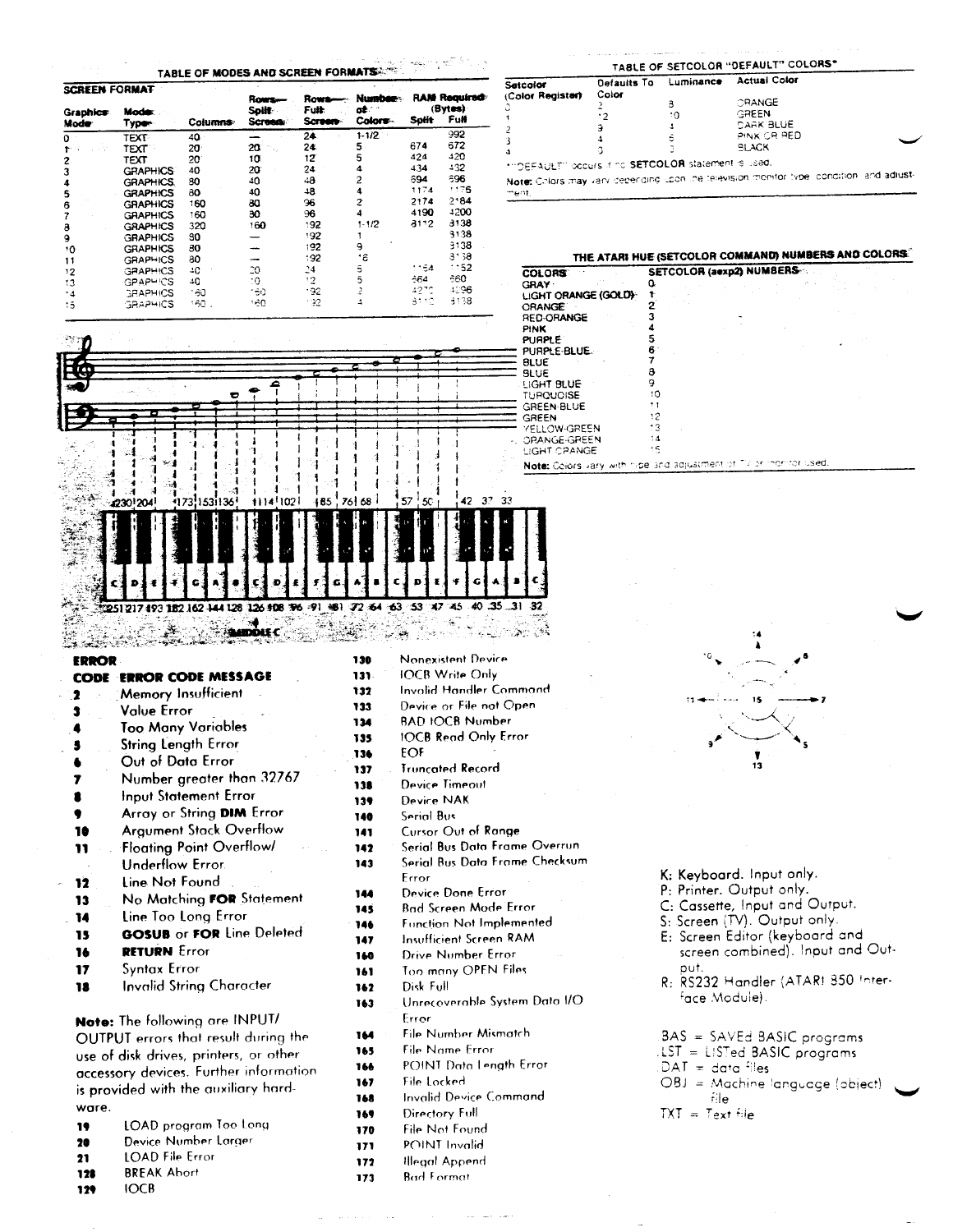|                                                                                              |                                                                                                                                                                                                                                                 | i forme                         |
|----------------------------------------------------------------------------------------------|-------------------------------------------------------------------------------------------------------------------------------------------------------------------------------------------------------------------------------------------------|---------------------------------|
|                                                                                              |                                                                                                                                                                                                                                                 |                                 |
|                                                                                              |                                                                                                                                                                                                                                                 |                                 |
|                                                                                              |                                                                                                                                                                                                                                                 | $\mathcal{P}_{\mathcal{K}_{f}}$ |
|                                                                                              |                                                                                                                                                                                                                                                 |                                 |
|                                                                                              |                                                                                                                                                                                                                                                 |                                 |
|                                                                                              |                                                                                                                                                                                                                                                 |                                 |
|                                                                                              |                                                                                                                                                                                                                                                 |                                 |
| S.P.A.C.E. Membership Application                                                            | _Phone_<br><u>the contract of the contract of the contract of the contract of the contract of the contract of the contract of the contract of the contract of the contract of the contract of the contract of the contract of the contract </u> | .Date___                        |
| Name__________________                                                                       |                                                                                                                                                                                                                                                 |                                 |
|                                                                                              |                                                                                                                                                                                                                                                 |                                 |
|                                                                                              |                                                                                                                                                                                                                                                 |                                 |
| Special skills, interest, info which might be shared.________________________                |                                                                                                                                                                                                                                                 |                                 |
| Optional<br>information: Occupation__________________Employer_______________________________ |                                                                                                                                                                                                                                                 |                                 |
| Dues: \$10.00 per year - please inclose check with application.                              |                                                                                                                                                                                                                                                 |                                 |

 $\bar{t}$ 

 $\frac{1}{2}$ 

 $\frac{1}{2}$ 

 $\frac{1}{2}$ 

 $\frac{1}{k}$ 

 $\hat{\bf{q}}$  $\gamma$ 

 $\frac{1}{4}$ 

 $\ddot{\phantom{a}}$ 

--------------

 $\mathbf{I}$